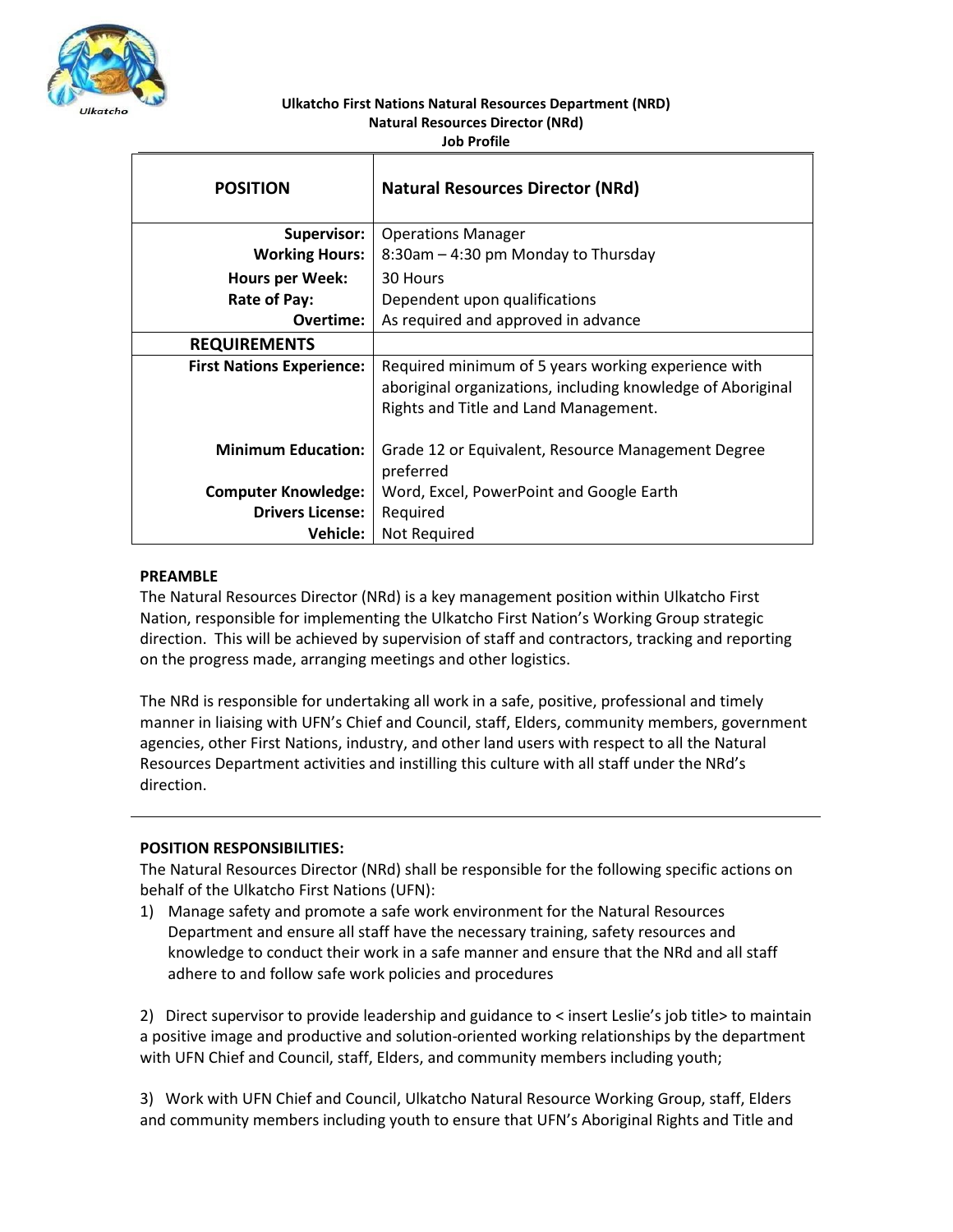traditions and practices on behalf of UFN members as a collective are protected, preserved and any effects from developments and/or land-based activities are minimized or mitigated

4) Ensure that UFN Chief and Council are kept informed in a timely manner of any potential infringements of UFN members' Aboriginal Rights and Title and traditions and practices along with recommendations to address the potential infringements

5) Develop annual NRd operating, capital and project budgets in collaboration with the Ulkatcho Natural Resource Working Group for review and approval of direct supervisor and/or UFN Chief and Council

6) Work with other UFN staff in a collaborative and productive manner to further the interests of UFN and its members. The NRd will participate in the development, monitor and ensure maintenance of the Ulkatcho Comprehensive Community Plan, Ulkatcho Total Resource Plan, and all other culturally and environmental research initiatives completed within Ulkatcho Traditional Territory

7) Ensure all government land and resource referrals are responded to including but not limited to license, lease and permit applications (e.g. guide outfitters, trappers, back-country recreation, cabin and land occupancy permits, etc.), management plans (e.g. wildfire protection plans, range management plans, wildlife management plans (e.g. caribou and moose recovery initiatives), etc.), hunting and fish allocations (e.g. limited entry hunt allocation 5 year periodic reviews and fish catch allowances), highway maintenance plans and other government programs and initiatives in a timely professional manner that is within UFN and its members best interests and take action to address UFN collective members' interests in consultation with the Ulkatcho Working Group and/or Chief and Council

8) Participate in strategic planning initiatives and act as a liaison between each initiative including the UFN Community Comprehensive Plan, Emergency Response and Fire Recovery Planning and the Ulkatcho Natural Resource Working Group.

9) Secure funds to hire an expert to represent UFN's interest with the negotiation and implementation of the New Gold Environmental Assessment conditions and the SDNA Ungulate Working Group; and to coordinated the development of caribou and moose recovery initiatives through engaging in a collaborative planning process with Ulkatcho Natural Resource Working Group, Chief and Council, community, West Chilcotin Forest Products and SDNA. Specifically, the Expert will also assist UFN identify appropriate set aside areas for the Cariboo as agreed to with the environmental conditions resulting from the New Gold Blackwater Project and other conditions listed in the Environmental Assessment by both the Federal and Provincial governments.

10) Coordinate engagement of other UFN members in government initiatives such as moose, caribou, goat and fish species inventory estimates and counts including annual fish and fish net counts in a fair and transparent process.

11) The NRd will act as the point of contact for the New Gold Blackwater Project to arrange meetings with Chief and Council and to arrange meeting logistics for Economic Community Development Agreement (ECDA). The NRd will also be the point of contact for the Forest &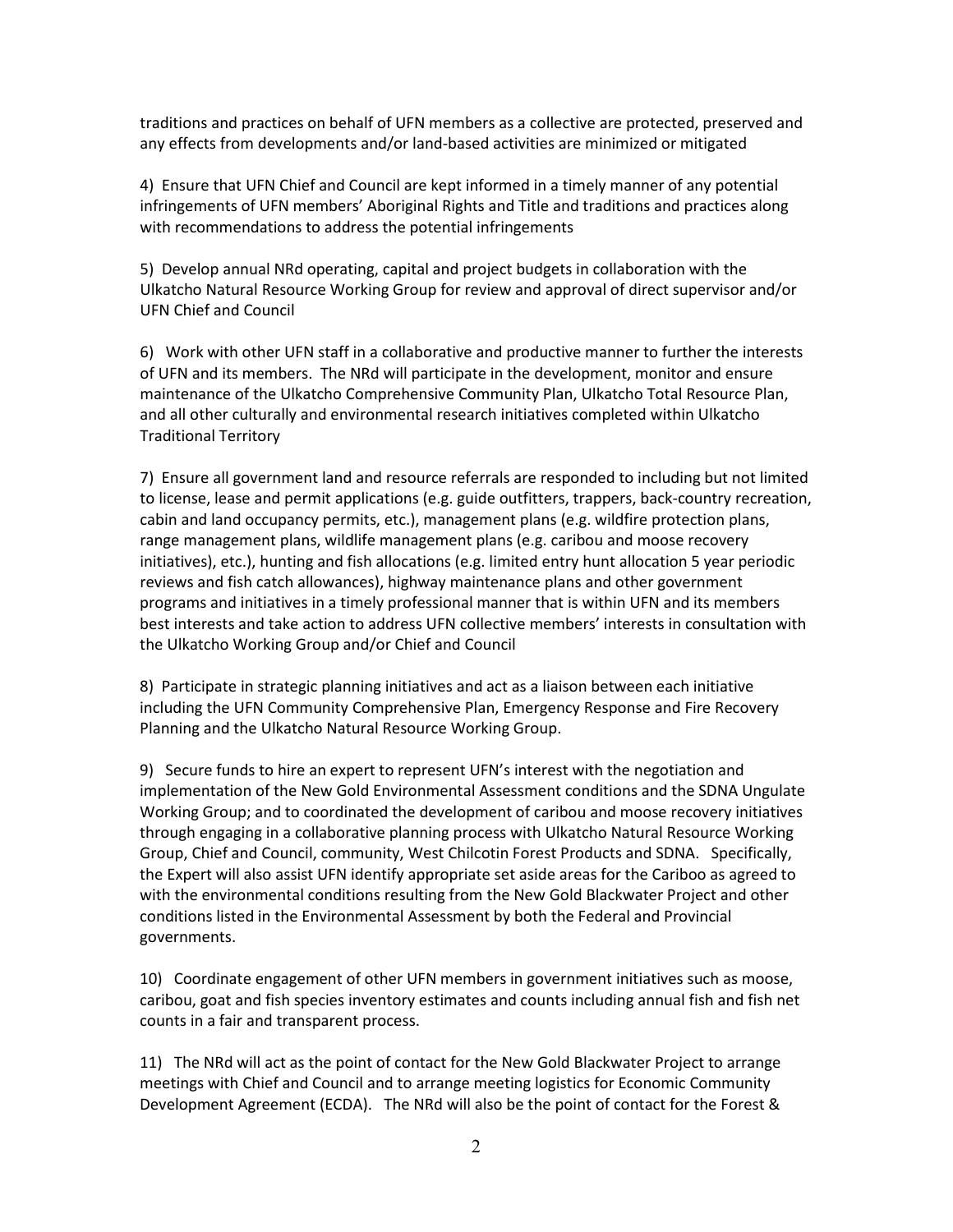Range Strategic Consultation Agreement (FRSCA). The NRd will secure funds from the appropriate government agency to ensure these natural resource trust agreements are fair and in the best interest of the Ulkatcho First Nation by seeking expert opinion. All such agreements will be ratified by the Chief and Council.

12) Liaise and collaborate with Southern Dakelh Nation Alliance (SDNA) on the Lands and Resources Stewardship Forum, Carrier Chilcotin Tribal Council (CCTC) and other organizations on natural resource initiatives including but not limited to participating in the Aboriginal Fish Strategy DFO and/or the Nuxalk Nation to further UFN's members collective best interests in concert with the Chief and Council

13) Work with the Ulkatcho Natural Resource Working Group to develop a Natural resource funding strategy, to enable UFN have expert participation, for review and approval by Chief and Council. The NRd will seek funding from government, industry, non-profit (e.g. Habitat Conservation Trust Fund (HCTF) and Forest Ecosystem Society of BC (FESBC)) and other programs and initiatives to further UFN's resource management initiatives and programs to better UFN members' collective well-being including but not limited to species at risk legislation, caribou recovery initiatives, SDNA Ungulate Working Group, wildlife management improvement and habitat conservation, integrated engagement and other initiatives

14) Oversee the maintenance of an accurate and up-to-date database of information, GIS Mapping, files and records of all referrals, permit applications, programs and initiatives occurring on and affecting lands, waters and resources within UFN's TT.

15) Consult as directed with UFN Elders, general membership, families and youth for advice and wisdom in an open and/or confidential manner with respect to planned resource based activities that may have any adverse effect on the environment, lands, water, air, wildlife, culturally important and/or spiritually sensitive areas used by UFN members and incorporate this information as appropriate to further UFN members' individual and/or collective best interests with regards to planned resource based activities

16) Encourage UFN members to advise the NRM of any unauthorized, damaging or suspicious activities within UFN lands and report same to direct supervisor and/or Chief and Council with advice and recommendations on UFN and/or other actions to be taken

17) Obtain and keep current, all necessary maps, aerial photographs, charts, studies and other information in an organized filing system (GIS and on-line) relating to lands within UFN reserves and TT at the <insert Band school name>. This is a priority action/initiative for Ulkatcho First Nation.

18) Present public reports and updates to UFN members at UFN internal community meetings as scheduled by Chief and Council and/or direct supervisor,

19) Prepare, manage and report any variances and actions taken pertaining to the Natural Resources Department annual and monthly budgets that the NRd controls

20) Abide by and ensure that other staff under the NRd's direction abide by all UFN administrative policies and procedures, and